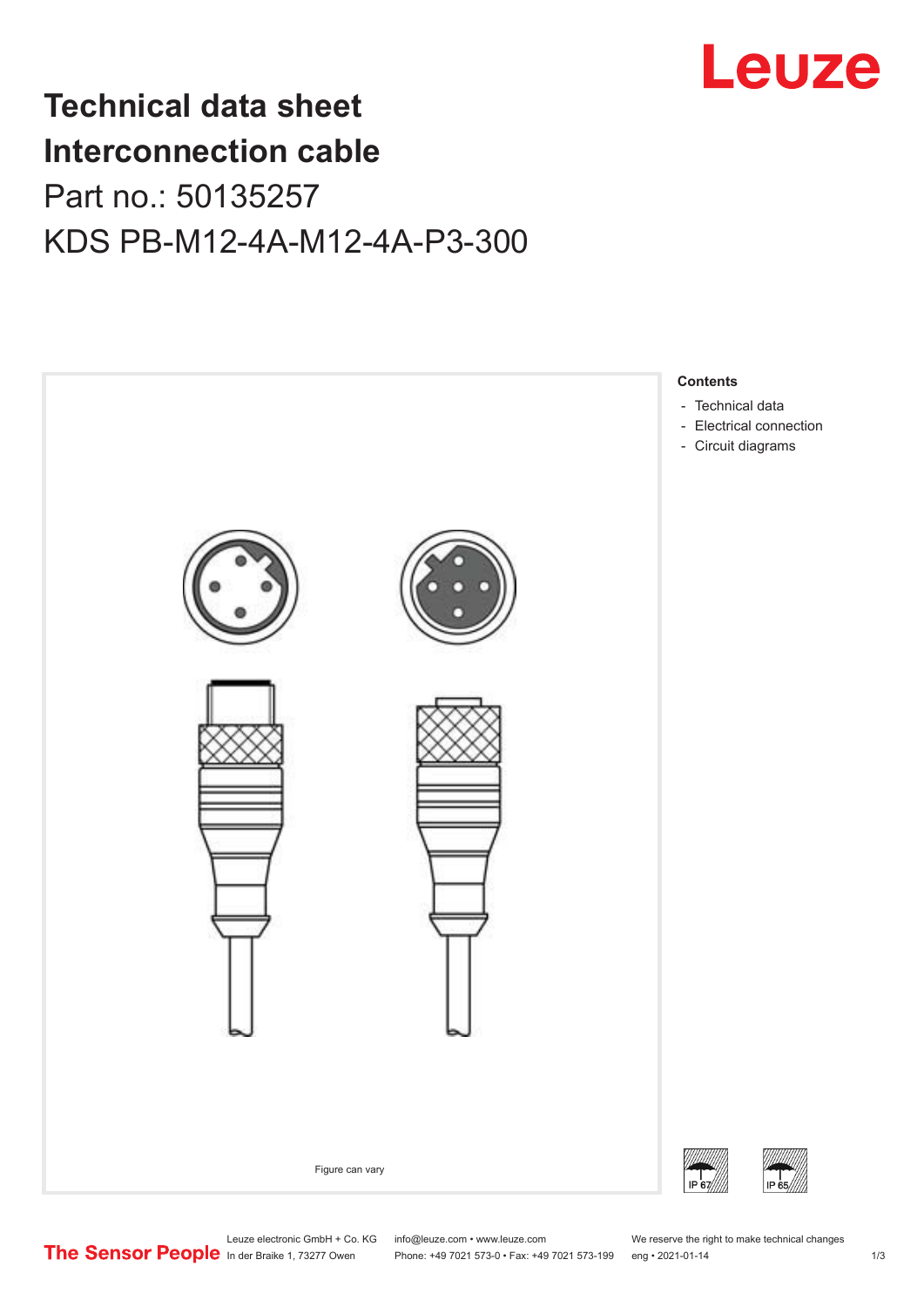## <span id="page-1-0"></span>**Technical data**

# Leuze

#### **Basic data**

**Suitable for interface PROFIBUS DP** 

#### **Electrical data**

**Performance data Operating voltage** 60 V DC

#### **Connection**

| <b>Connection 1</b>         |                                                                                           |
|-----------------------------|-------------------------------------------------------------------------------------------|
| <b>Type of connection</b>   | Connector                                                                                 |
| <b>Thread size</b>          | M <sub>12</sub>                                                                           |
| <b>Type</b>                 | Female                                                                                    |
| Handle body material        | <b>PUR</b>                                                                                |
| No. of pins                 | 5-pin                                                                                     |
| Encoding                    | B-coded                                                                                   |
| Version                     | Axial                                                                                     |
| Lock                        | Screw fitting, nickel-plated diecast zinc,<br>recommended torque 0.6 Nm, self-<br>locking |
| <b>Connection 2</b>         |                                                                                           |
| <b>Type of connection</b>   | Connector                                                                                 |
| <b>Thread size</b>          | M <sub>12</sub>                                                                           |
| <b>Type</b>                 | <b>Male</b>                                                                               |
| Handle body material        | <b>PUR</b>                                                                                |
| No. of pins                 | 4-pin                                                                                     |
| Encoding                    | B-coded                                                                                   |
| Version                     | Axial                                                                                     |
| Lock                        | Screw fitting, nickel-plated diecast zinc,<br>recommended torque 0.6 Nm, self-<br>locking |
| <b>Cable properties</b>     |                                                                                           |
| <b>Number of conductors</b> | 2 Piece(s)                                                                                |
| Wire cross section          | $0.64 \, \text{mm}^2$                                                                     |
| <b>AWG</b>                  | 19                                                                                        |
| Sheathing color             | Violet                                                                                    |
| <b>Shielded</b>             | Yes                                                                                       |
| Silicone-free               | Yes                                                                                       |

**Ambient temperature, operation, flexible use** -20 ... 70 °C **Ambient temperature, operation, stationary use** -40 ... 80 °C **Certifications Degree of protection** IP 65 IP 67 **Classification Customs tariff number** 85444290 **eCl@ss 5.1.4** 27279201 **eCl@ss 8.0** 27279218 **eCl@ss 9.0** 27060311 **eCl@ss 10.0** 27060311 **eCl@ss 11.0** 27060311 **ETIM 5.0** EC001855 **ETIM 6.0** EC001855 **ETIM 7.0** EC001855

**Mechanical data**

**Environmental data**

**Width across flats** 13 mm

**Bending cycles** 5,000,000 Piece(s) **Bending radius, flexible laying, min.** Min. 12 x cable diameter **Bending radius, stationary laying, min.** Min. 7.5 x cable diameter

| Number of conductors              | 2 Piece(s)                                                                                                                                                                                                                     |
|-----------------------------------|--------------------------------------------------------------------------------------------------------------------------------------------------------------------------------------------------------------------------------|
| Wire cross section                | $0.64$ mm <sup>2</sup>                                                                                                                                                                                                         |
| <b>AWG</b>                        | 19                                                                                                                                                                                                                             |
| Sheathing color                   | Violet                                                                                                                                                                                                                         |
| <b>Shielded</b>                   | Yes                                                                                                                                                                                                                            |
| Silicone-free                     | Yes                                                                                                                                                                                                                            |
| Cable design                      | Interconnection cable                                                                                                                                                                                                          |
| Cable diameter (external)         | $7.7$ mm                                                                                                                                                                                                                       |
| Cable length                      | 30,000 mm                                                                                                                                                                                                                      |
| <b>Sheathing material</b>         | <b>PUR</b>                                                                                                                                                                                                                     |
| <b>Wire insulation</b>            | <b>PE</b>                                                                                                                                                                                                                      |
| Suitability for drag chains       | Yes                                                                                                                                                                                                                            |
| <b>Traverse rate</b>              | Max. 3.3 m/s with horiz. traverse path of<br>5m and and max. acceleration of 5m/s <sup>2</sup>                                                                                                                                 |
| Properties of the outer sheathing | Free of CFC, cadmium, silicone, halogen<br>and lead, matt, low-adhesion, abrasion-<br>resistant, easily machine-processable                                                                                                    |
| Resistance of the outer sheathing | Hydrolysis and microbe resistant, good<br>oil, gasoline and chemical resistance in<br>accordance with VDE 0472 part 803 test<br>B, flame retardant in accordance with UL<br>1581 VW1 / CSA FT1 / IEC 60332-1,<br>IEC 60332-2-2 |